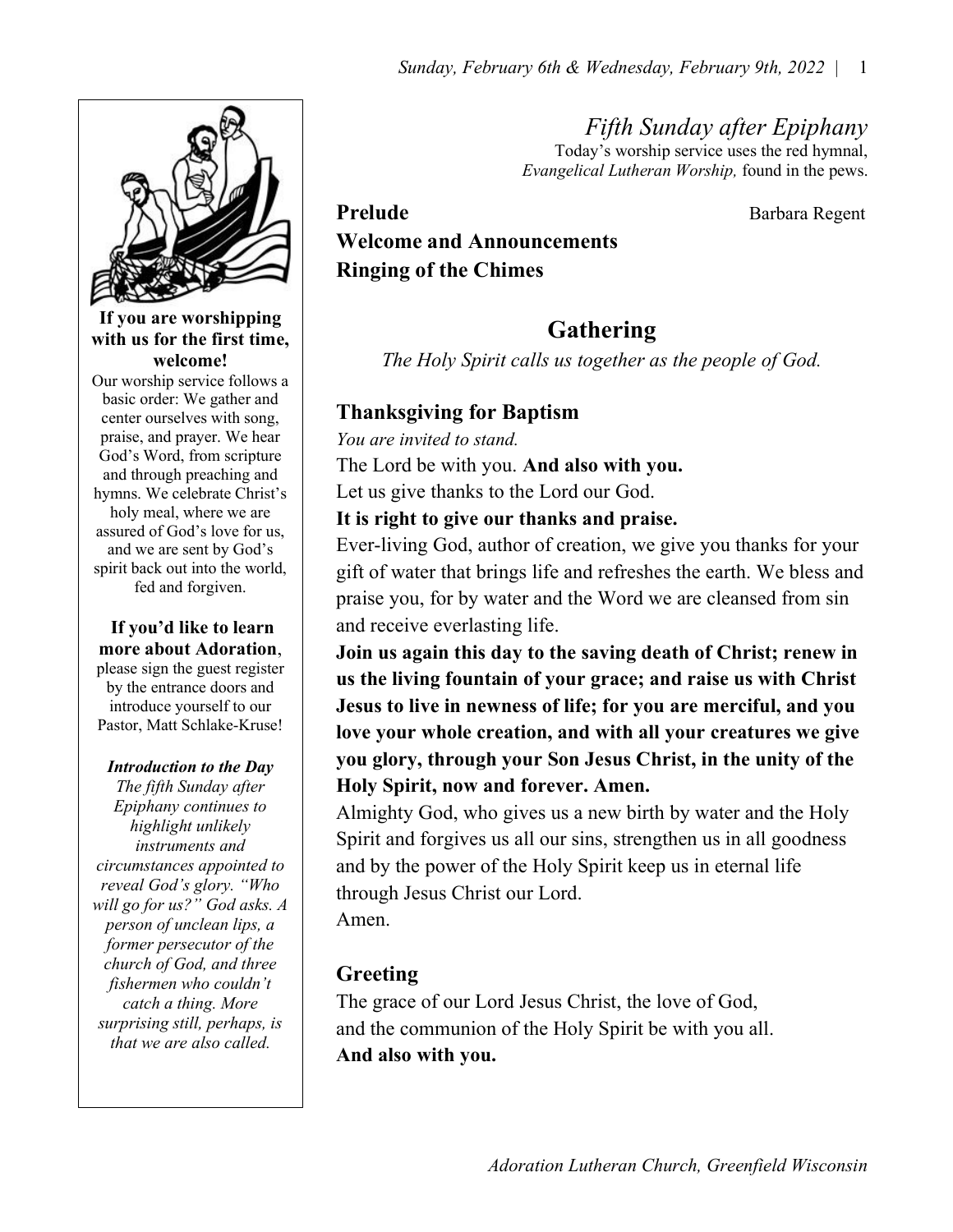#### Prayer of the Day

Let us pray. Most holy God, the earth is filled with your glory, and before you angels and saints stand in awe. Enlarge our vision to see your power at work in the world, and by your grace make us heralds of your Son, Jesus Christ, our Savior and Lord. Amen

Please be seated.

#### Word

God speaks to us in scripture reading, preaching, and song.

## First Reading: Isaiah 6:1-8

A reading from Isaiah.

<sup>1</sup>In the year that King Uzziah died, I saw the Lord sitting on a throne, high and lofty; and the hem of his robe filled the temple. <sup>2</sup>Seraphs were in attendance above him; each had six wings: with two they covered their faces, and with two they covered their feet, and with two they flew. <sup>3</sup>And one called to another and said:

"Holy, holy, holy is the Lord of hosts;

the whole earth is full of his glory."

<sup>4</sup>The pivots on the thresholds shook at the voices of those who called, and the house filled with smoke. <sup>5</sup>And I said: "Woe is me! I am lost, for I am a man of unclean lips, and I live among a people of unclean lips; yet my eyes have seen the King, the Lord of hosts!"

 $6$ Then one of the seraphs flew to me, holding a live coal that had been taken from the altar with a pair of tongs.  $^7$ The seraph touched my mouth with it and said: "Now that this has touched your lips, your guilt has departed and your sin is blotted out." <sup>8</sup>Then I heard the voice of the Lord saying, "Whom shall I send, and who will go for us?" And I said, "Here am I; send me!" Word of God, word of life. Thanks be to God.

## Psalm 138 (Read Responsively)

I thank you with all I am; I join heaven's chorus. I bow toward your holy temple to praise your name.

## By your love and fidelity you display the glory of your name and promise to all.

As soon as I call, you act, renewing my strength.

Around the world, rulers praise you for your commanding word. They sing of your ways, 'Great is your glory, Lord.'

Through a vision in the temple, the eighth-century BCE prophet Isaiah is called by God to announce judgment against Israel. Aware of his sinfulness and shortcomings, Isaiah is initially hesitant. But when God calls, Isaiah responds, "Here am I; send me!"

Today's psalm is attributed to King David. The lofty themes and presence of temple imagery suggest this may have been used in forms of Israelite worship. The idea that God is high in the heavens would have been mirrored in the presence of the temple's mercy seat, where the priests and king sat high over the people. Indeed, God hears the poor and reaches out. God alone gives strength and protection. Rulers everywhere sing praise (The Psalter).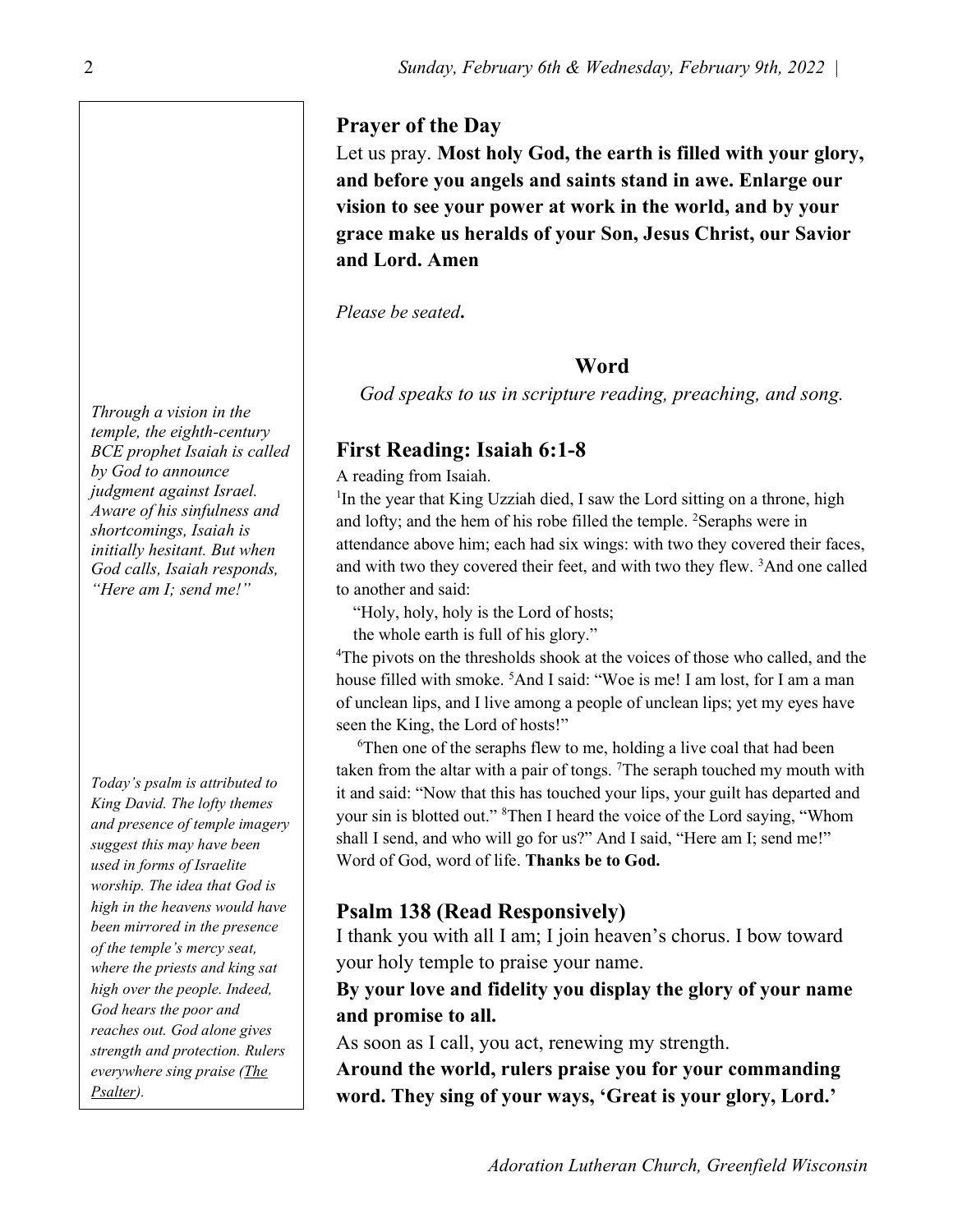Though high up, you see the lowly; though far away, you keep an eye on the proud.

## When I face an opponent, you keep me alive. You reach out your hand, your right hand saves me.

Lord, take up my cause. Your love lasts forever. Do not abandon what your hands have made.

## Second Reading: 1 Corinthians 15:1-11

A reading from 1 Corinthians.

<sup>1</sup>Now I would remind you, brothers and sisters, of the good news that I proclaimed to you, which you in turn received, in which also you stand, <sup>2</sup>through which also you are being saved, if you hold firmly to the message that I proclaimed to you—unless you have come to believe in vain.

<sup>3</sup>For I handed on to you as of first importance what I in turn had received: that Christ died for our sins in accordance with the scriptures, <sup>4</sup>and that he was buried, and that he was raised on the third day in accordance with the scriptures, <sup>5</sup> and that he appeared to Cephas, then to the twelve. <sup>6</sup>Then he appeared to more than five hundred brothers and sisters at one time, most of whom are still alive, though some have died.  $\textsuperscript{7}$ Then he appeared to James, then to all the apostles. <sup>8</sup>Last of all, as to one untimely born, he appeared also to me. <sup>9</sup>For I am the least of the apostles, unfit to be called an apostle, because I persecuted the church of God. <sup>10</sup>But by the grace of God I am what I am, and his grace toward me has not been in vain. On the contrary, I worked harder than any of them—though it was not I, but the grace of God that is with me.  $11$ Whether then it was I or they, so we proclaim and so you have come to believe.

Word of God, word of life. Thanks be to God.

# Children's Time

## You are invited to stand. Gospel: Luke 5:1-11

The holy gospel according to Luke. Glory to you, O Lord.

<sup>1</sup>Once while Jesus was standing beside the lake of Gennesaret, and the crowd was pressing in on him to hear the word of God,  $^2$ he saw two boats there at the shore of the lake; the fishermen had gone out of them and were washing their nets. <sup>3</sup>He got into one of the boats, the one belonging to Simon, and asked him to put out a little way from the shore. Then he sat down and taught the crowds from the boat.

Adoration Lutheran Church, Greenfield Wisconsin

Paul delivers in a nutshell the story of the gospel that was given to him. In the lineage of the Christian faith, we have received the good news of God's love from generations of believers before us, and we continue to tell this story to the world.

Young people are invited forward for an age-specific reflection.

Jesus' teaching of God's word has begun to draw great crowds. For Simon, James, and John, Jesus' teaching inspires hospitality, then obedience, and then risk. After Jesus' creative power is revealed, fear and amazement leads these three fishermen to leave everything behind to become apostles.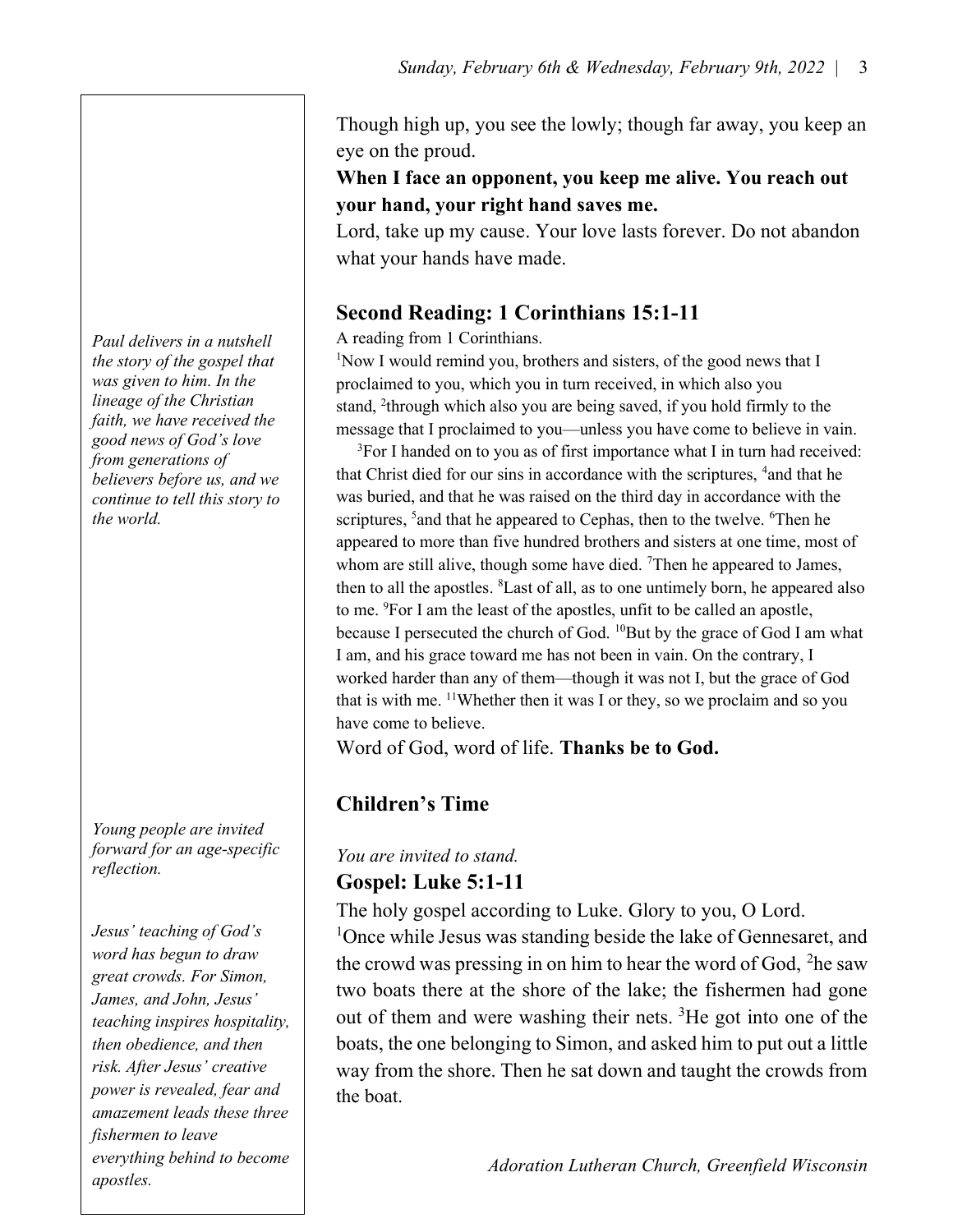<sup>4</sup>When he had finished speaking, he said to Simon, "Put out into the deep water and let down your nets for a catch."<sup>5</sup>Simon answered, "Master, we have worked all night long but have caught nothing. Yet if you say so, I will let down the nets." <sup>6</sup>When they had done this, they caught so many fish that their nets were beginning to break. <sup>7</sup>So they signaled their partners in the other boat to come and help them. And they came and filled both boats, so that they began to sink. <sup>8</sup>But when Simon Peter saw it, he fell down at Jesus' knees, saying, "Go away from me, Lord, for I am a sinful man!" <sup>9</sup>For he and all who were with him were amazed at the catch of fish that they had taken;  $10$ and so also were James and John, sons of Zebedee, who were partners with Simon. Then Jesus said to Simon, "Do not be afraid; from now on you will be catching people." <sup>11</sup>When they had brought their boats to shore, they left everything and followed him.

The gospel of the Lord. Praise to you, O Christ.

### Sermon

## Hymn of the Day #817 You Have Come Down to the Lakeshore

## Apostles' Creed

I believe in God, the Father almighty, creator of heaven and earth.

I believe in Jesus Christ, God's only Son, our Lord, who was conceived by the Holy Spirit, born of the virgin Mary, suffered under Pontius Pilate,

was crucified, died, and was buried; he descended to the dead.\*

On the third day he rose again;

he ascended into heaven, he is seated at the right hand of the Father, and he will come to judge the living and the dead. I believe in the Holy Spirit, the holy catholic church, the communion of saints, the forgiveness of sins, the resurrection of the body, and the life everlasting. Amen.

Monseñor Cesáreo Gabaráin (1936-1991) was one of the best-known composers of Spanish liturgical music following the reforms of the Second Vatican Council (1962- 65). As found in the Scripture, Gabaráin captures the total obedience of disciples and their willingness to give up everything: The refrain is a call to surrender to Jesus in response to his command to follow him. The gentle melody is reminiscent of a rocking boat by the lakeshore.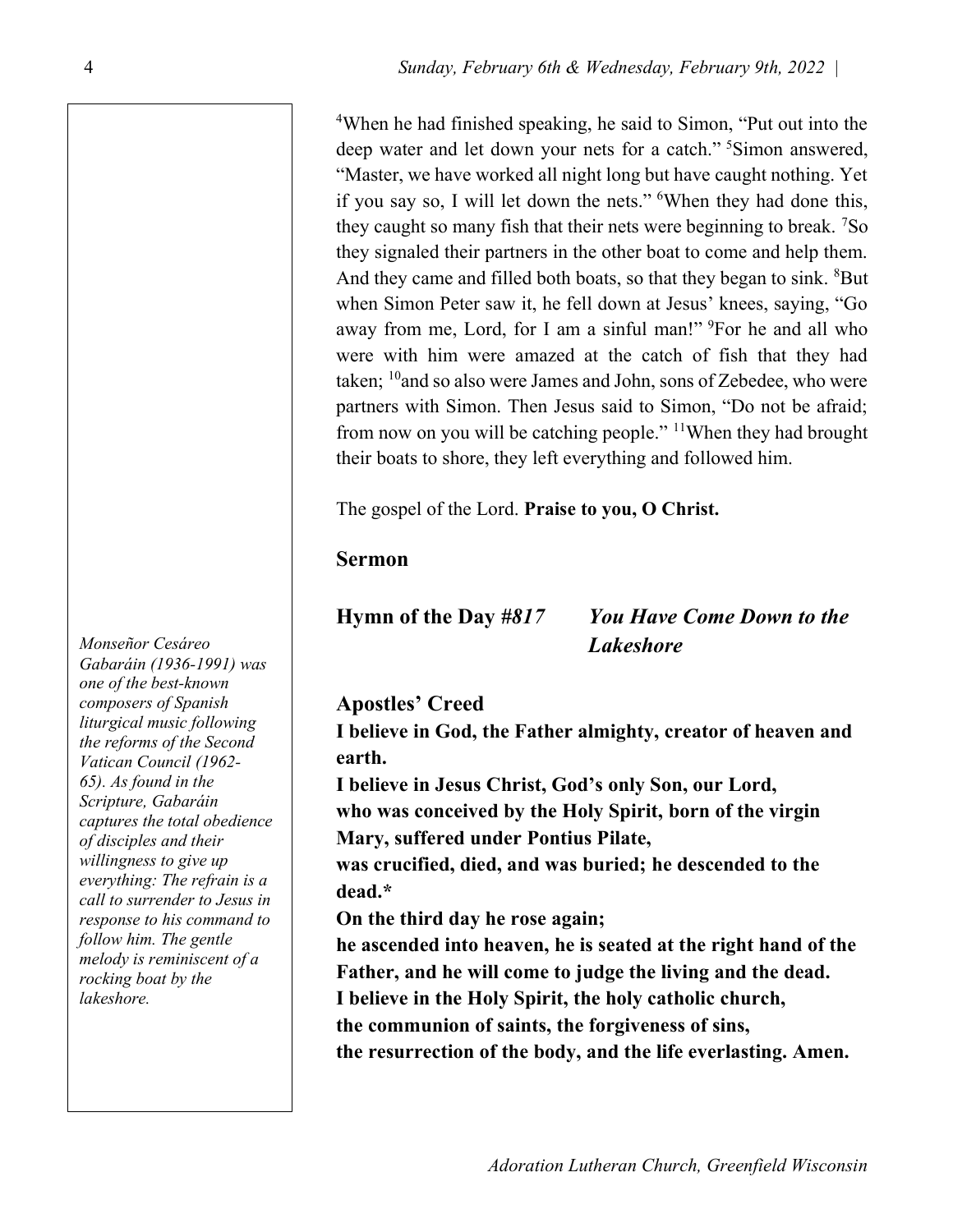#### Please pray for members and friends of our community who have asked for prayer:

Betty Wing, Joani Bettin, Darlene Witkowiak, Bob Bauer, health care workers and all impacted by the pandemic.

Taylor. We give thanks for the healing and recovery of many friends and family recovering from recent COVID cases. We continue to pray for Keith (Sandy Eigner's brother-inlaw); Bill (friend of the Lazaris family); Jeremy (nephew of Tom Nowakowski); Karen (Sandy Ringwall's sister); Susan (daughter of Darlene Witkowiak); Caroline (daughter of Jill Lindberg); Scott and Debbie (family of Margaret Duris); Jerry Pritcher (friend of Crystal Januchowski); Shelby (friend of Crystal); and the Daniels family, specifically

We lift up our local ministry partners, including Ascension Food Pantry, Street Angels, Divine Intervention, Habitat for Humanity, and Elm Dale School.

We continue to pray for: For residents of Tonga, following the devastating volcanic eruption, and for all areas feeling effects of the event; for an end to violence in our communities; for unity in the body of Christ in seeking health, hope, and wholeness in our world at the end of the week of Prayer for Christian Unity; for health and stamina for nurses, doctors, emergency room, and hospital staff.

Prayers of Intercession

The Spirit of the Lord is poured out upon us in abundance; so we are bold to pray for the church, the world, and all that God has made.

Equip your church to proclaim the good news that we have first received: the forgiveness and grace shown to us through Jesus Christ. Send us out as apostles, sharing the hope of your salvation with a waiting world.

### God of grace, receive our prayer.

Holy are you, O God of hosts. Heaven and earth are filled with your glory. Reveal your splendor in fiery sunsets and in deep blue twilights. Teach us to recognize you in the beauty of our natural world.

### God of grace, receive our prayer.

Soften the hearts of rulers and governments that they perceive and tend to the needs of their people. Remove corruption and the impulse toward violence. Protect first responders and military personnel who risk their lives in service of others.

#### God of grace, receive our prayer.

Your steadfast love endures forever; do not abandon those who look to you for hope and healing. Bless doctors, nurses, social workers, therapists, and all caregivers. Draw near to those who are scared, sick, or in pain, especially those we name before you. God of grace, receive our prayer.

The disciples received help from partners as they brought in an abundant catch of fish. Strengthen our congregation's partnerships with community organizations and ministries. Multiply our shared efforts and bring joy to our relationships.

#### God of grace, receive our prayer.

We give thanks for our ancestors in faith who boldly answered your call. By their example give us courage to live in faith and to proclaim your mercy until the day that you gather us into your glory.

#### God of grace, receive our prayer.

Since we have such great hope in your promises, O God, we lift these and all of our prayers to you in confidence and faith; through Jesus Christ our Savior. Amen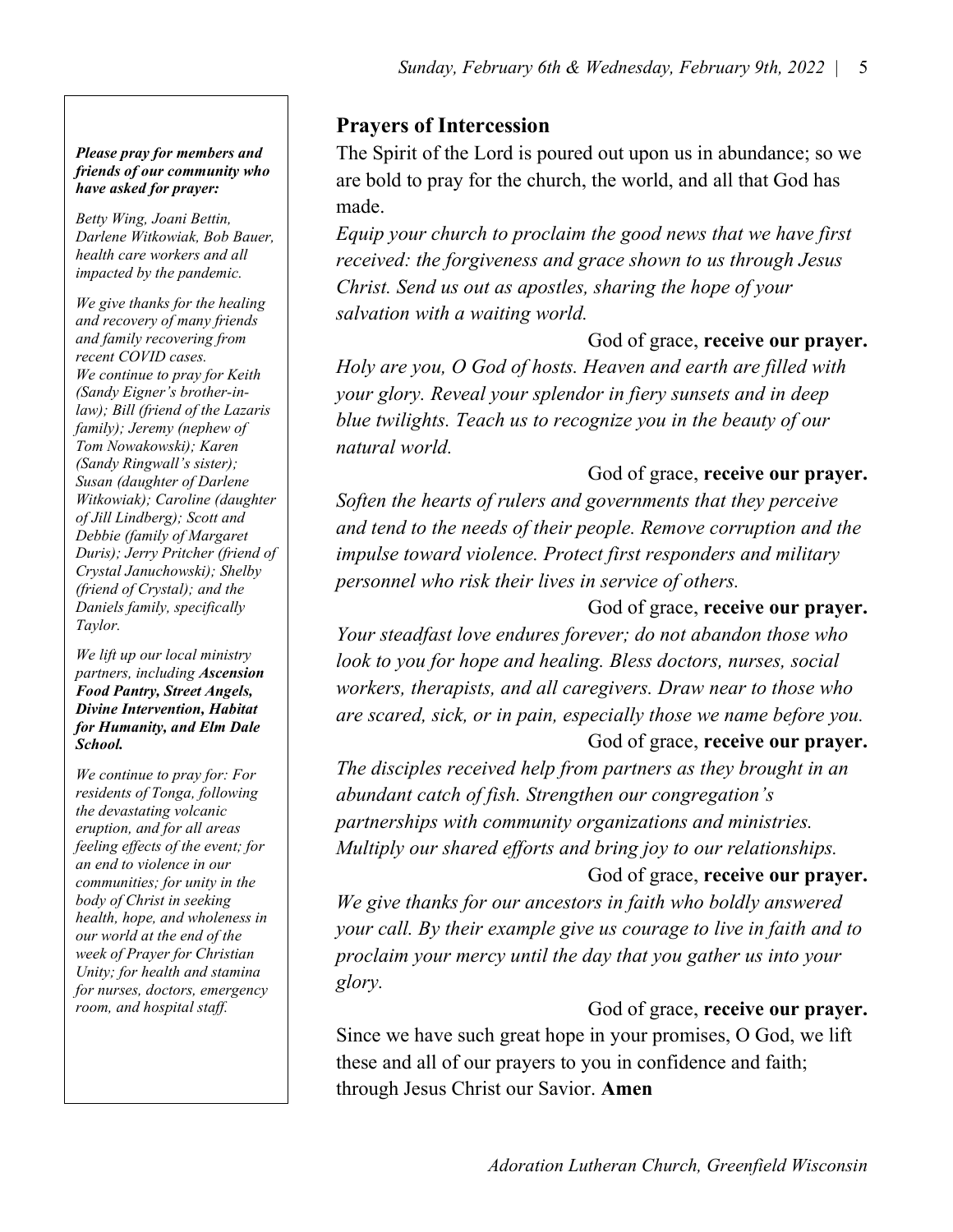### Peace

The peace of Christ be with you always. And also with you.

# Meal

God feeds us with the presence of Jesus Christ.

## Preparation Prayer

Blessed are you, O God, Sovereign of the universe. You offer us new beginnings and guide us on our journey. Lead us to your table, nourish us with this heavenly food, and prepare us to carry your love to a hungry world, in the name of Christ our light. Amen.

Great Thanksgiving The Lord be with you. And also with you. Lift up your hearts. We lift them to the Lord. Let us give thanks to the Lord our God. It is right to give our thanks and praise.

# Preface

It is indeed right, our duty and our joy, that we should at all times and in all places give thanks and praise to you, almighty and merciful God, through our Savior Jesus Christ; who on this day overcame death and the grave, and by his glorious resurrection opened to us the way of everlasting life. And so, with all the choirs of angels, with the church on earth and the hosts of heaven, we praise your name and join their unending hymn:

## **Sanctus**

Holy, holy, holy Lord, Lord God of power and might: Heaven and earth are full of your glory. Hosanna in the highest. Blessed is the one who comes in the name of the Lord. Hosanna in the highest.

All are welcome at Christ's table, and at Adoration!

Jesus himself welcomes all to the Lord's Supper.

Here at Adoration, we practice "Open Communion," which means we welcome anyone to receive bread and wine, Christ's body and blood, the grace-filled gift of God. Jesus loves everyone and welcomes everyone to his table of grace and peace.

Children are welcome to come forward, either to receive a blessing or to receive Holy Communion.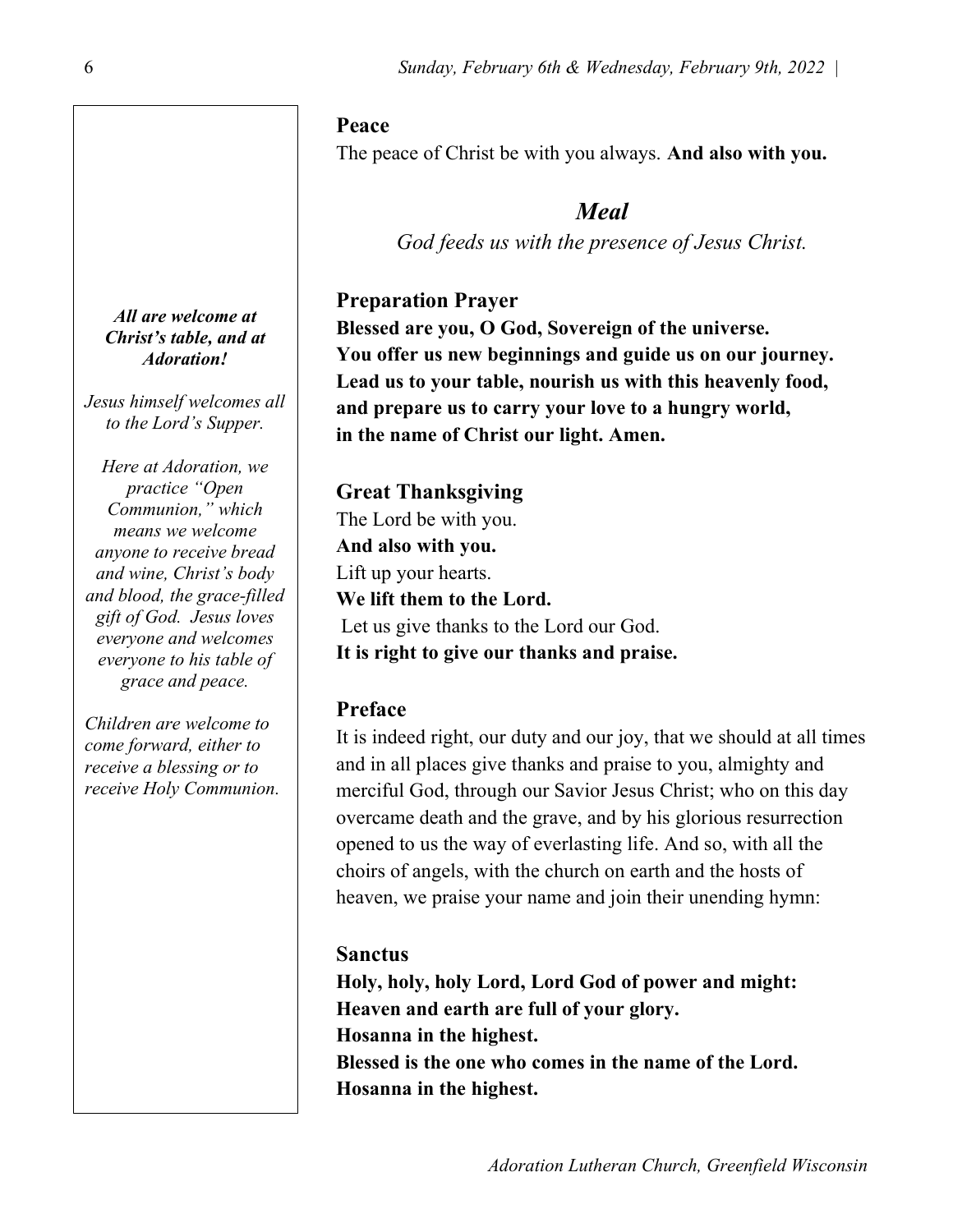"The Eucharistic Prayer is both ancient in form and diverse in content." When used, the whole text is a Trinitarian prayer addressed to God the Father in which we remember with joy and thanksgiving what Jesus Christ has accomplished for us through the Holy Spirit. Though the pastor may have the speaking part, they are in prayer with and on behalf of the whole community.

So, the Eucharistic Prayer is the prayer of the whole assembly; it is your prayer and mine." -H.A. Hall

## Thanksgiving at the Table

Blessed are you, O holy God: you are the Life and Light of all. By your powerful word you created all things. Through the prophets you called your people to be a light to the nations. Blessed are you for Jesus, your Son. He is your Light, shining in our darkness and revealing to us your mercy and might.

## Words of Institution

Remembering, therefore, his preaching and healing, his dying and rising, and his promise to come again, we await that day when all the universe will rejoice in your holy and life-giving light.

By your Spirit bless us and this meal, that, refreshed with this heavenly food, we may be light for the world, revealing the brilliance of your Son.

Through him all glory and honor is yours, Almighty Father, with the Holy Spirit, in your holy Church, both now and forever. Amen

## Lord's Prayer

Gathered into one by the Holy Spirit, let us pray as Jesus taught us.

Our Father, who art in heaven, hallowed be thy name, thy kingdom come, thy will be done,

on earth as it is in heaven.

Give us this day our daily bread; and forgive us our trespasses, as we forgive those who trespass against us; and lead us not into temptation, but deliver us from evil. For thine is the kingdom, and the power, and the glory, forever and ever. Amen.

Please be seated. Invitation to Communion